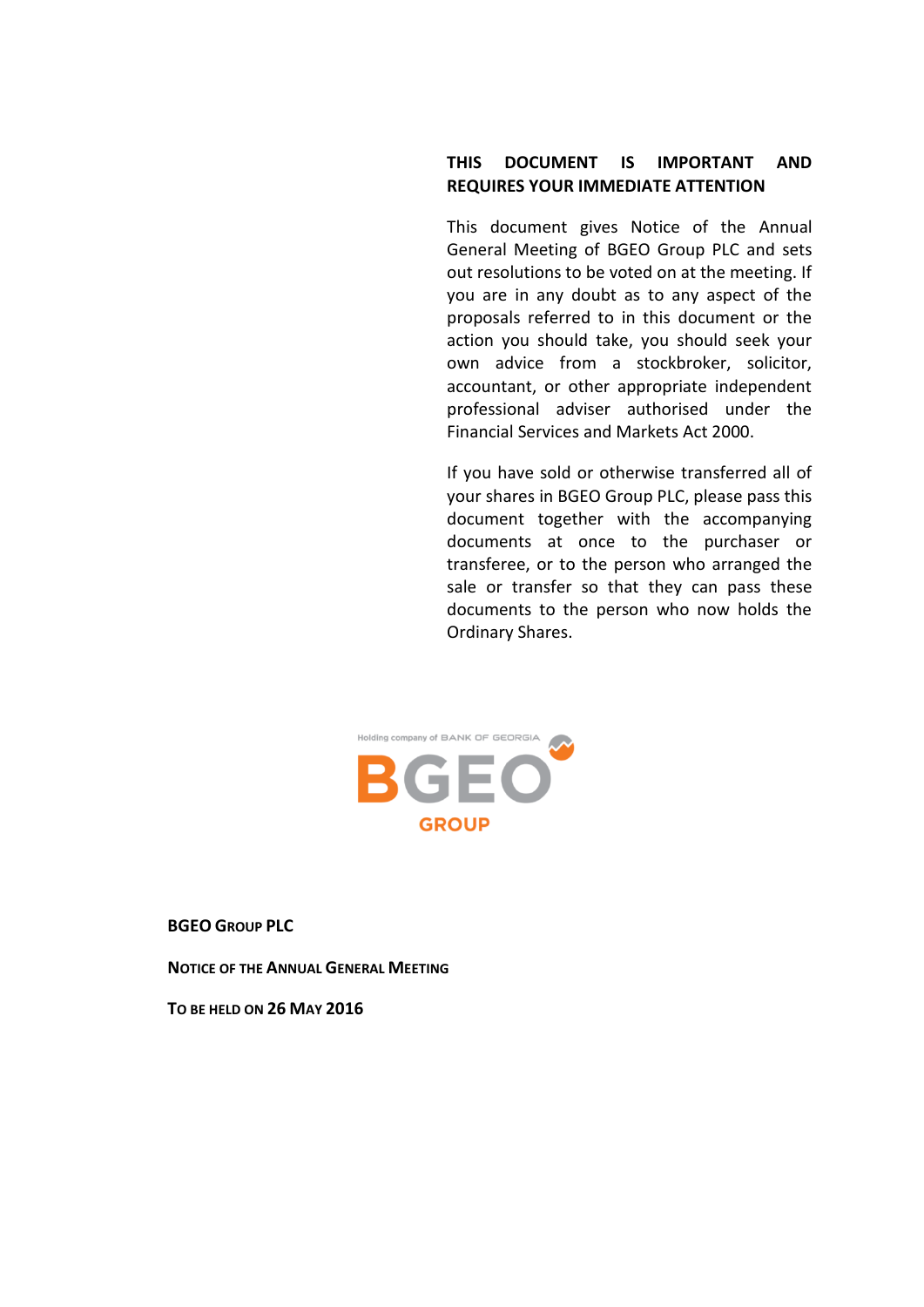#### **BGEO Group PLC**

84 Brook Street London W1K 5EH United Kingdom

Registered in England and Wales No: 07811410

25 April 2016

### **LETTER FROM THE CHAIRMAN**



Dear Shareholder

I am pleased to be writing to you, on behalf of the Board of Directors, with details of the Annual General Meeting (**AGM**) of BGEO Group PLC (the **Company**) which will be held at Baker & McKenzie LLP, 100 New Bridge Street, London EC4V 6JA on Thursday, 26 May 2016 at 12:00 noon (London time). The doors will open at 11:30 am (London time) and light refreshments will be served before the meeting.

The formal notice of the AGM is set out on pages 4 to 7 of this document.

The AGM is one of the key ways we communicate with you, our shareholders. It is an important opportunity for you to express your views by attending, raising questions and voting at the AGM, and the Board of Directors (the **Board**) encourages you to do so.

#### **Voting on Remuneration**

At the 2014 AGM, the Policy on Directors' Remuneration was approved by shareholders and will not be presented for approval this year. The Director's Remuneration Report will be subject to an advisory vote pursuant to resolution 3 below.

# **Communications with our Shareholders**

You can choose how we keep you informed about the Company. You can always receive paper versions of all communications, but we would prefer to keep in touch with you electronically.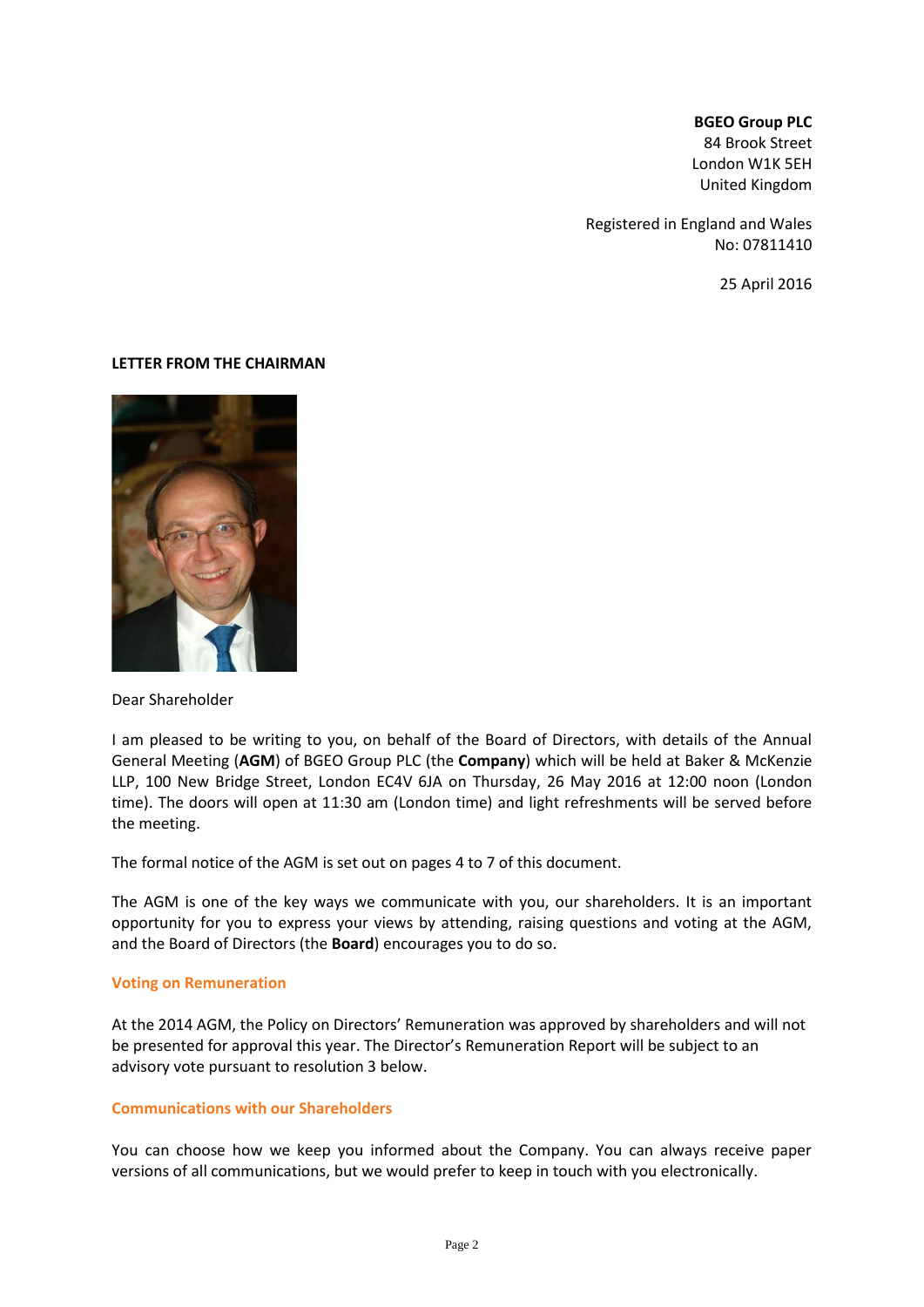We regularly review the services and communications provided to shareholders and we welcome feedback from you.

In the meantime, on behalf of the Board, I look forward to welcoming you to the Company's AGM.

# **Voting at the AGM**

In order for the voting preferences of all shareholders to be taken into account, not only those who can physically attend, the Company will conduct a poll vote on all resolutions put to the AGM. If you would like to vote on the resolutions being put to the AGM but will not attend in person, please complete the Form of Proxy and return it in the envelope provided to Computershare Investor Services PLC, The Pavilions, Bridgwater Road, Bristol BS99 6ZY as soon as possible. Alternatively, you can vote online at www.investorcentre.co.uk/eproxy using the Control Number, your unique PIN and Shareholder Reference Number (SRN) printed on your Form of Proxy. The return of the Form of Proxy by post or registering your vote online will not prevent you from attending the AGM and voting in person should you so wish.

To be valid, the Form of Proxy or online voting instruction must be received by Computershare no later than 12:00 noon (London time) on 24 May 2016. CREST members may choose to use the CREST electronic proxy appointment service in accordance with the procedures set out in note 5 on page 18.

The results of the poll will be released to the market via the Regulatory News Service of the London Stock Exchange and published on the Company's website as soon as practicable after the conclusion of the AGM.

Explanatory Notes on all the business to be considered at this year's AGM appear on pages 8 to 16 of this document. The Board believes that all of the proposals set out in this Notice of AGM are in the best interests of shareholders as a whole and the Company and unanimously recommends that you vote in favour of all the resolutions, as the Directors intend to do in respect of their own beneficial holdings of ordinary shares in the Company of £0.01 each (each an Ordinary Share).

Yours faithfully,

Neil Janin Non-Executive Chairman BGEO Group PLC 25 April 2016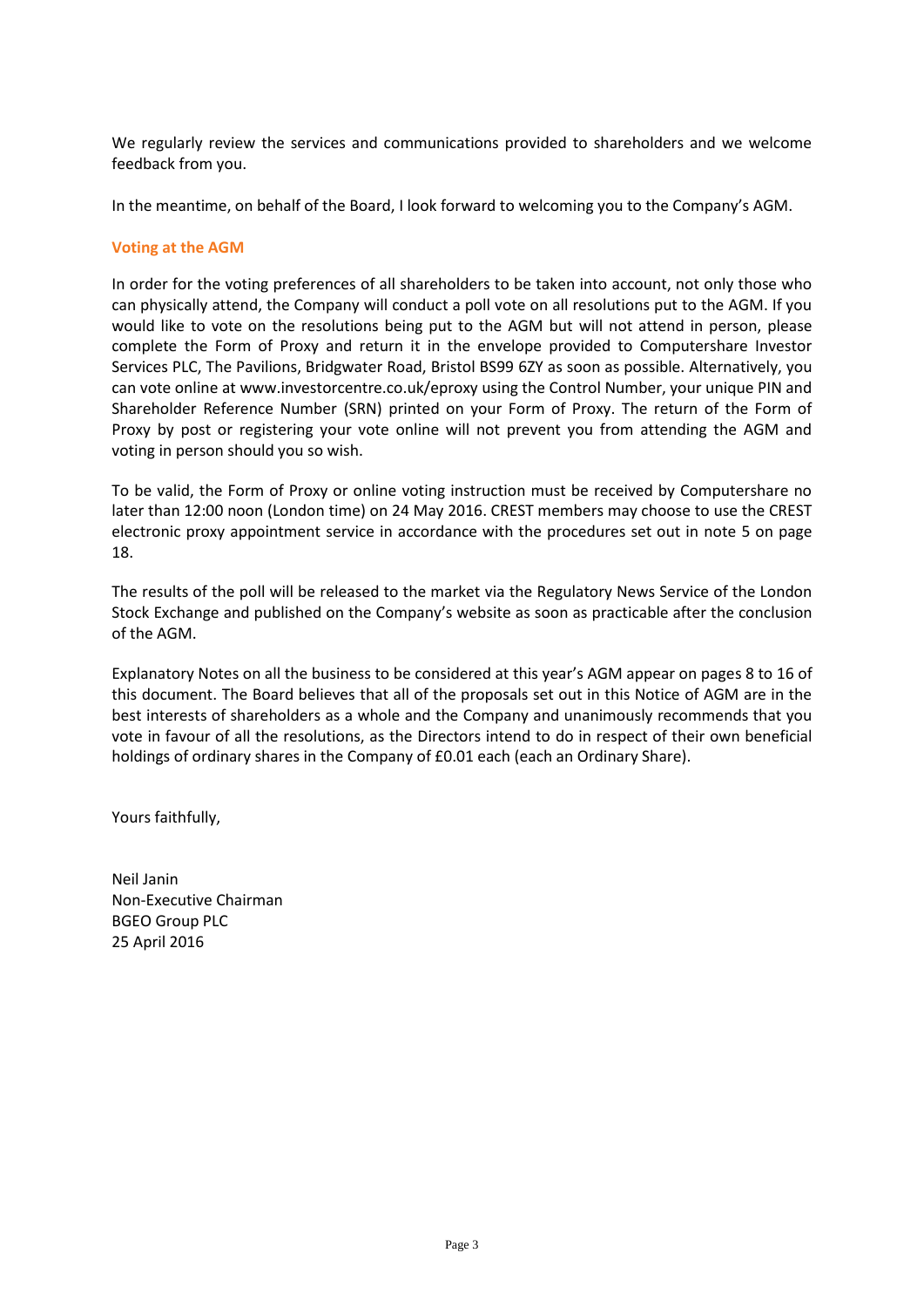# **NOTICE OF ANNUAL GENERAL MEETING**

This year's AGM will be held at the offices of Baker & McKenzie LLP, 100 New Bridge Street, London EC4V 6JA on Thursday, 26 May 2016 at 12:00 noon (London time). You will be asked to consider, and if thought fit, pass the resolutions below. Resolutions 1 to 16 are proposed as ordinary resolutions and resolutions 17 and 18 are proposed as special resolutions.

# **Ordinary Resolutions**

- 1. To receive and accept the Company's Annual Report and Accounts, together with the Strategic Report and reports of the Directors and auditors for the financial year ended 31 December 2015.
- 2. To declare a final dividend as recommended by the Directors of the Company for the financial year ended 31 December 2015 of GEL 2.4 per Ordinary Share payable on 22 July 2016 to those shareholders on the register at the close of business on 8 July 2016.
- 3. To receive and approve the Directors' Remuneration Report, as set out on pages 107 to 123 of the Annual Report and Accounts for the financial year ended 31 December 2015.
- 4. To re-elect Neil Janin, as Non-Executive Chairman of the Company.
- 5. To re-elect Irakli Gilauri, as an Executive Director of the Company.
- 6. To re-elect David Morrison, as a Non-Executive Director of the Company.
- 7. To re-elect Alasdair Breach, as a Non-Executive Director of the Company.
- 8. To re-elect Kaha Kiknavelidze, as a Non-Executive Director of the Company.
- 9. To re-elect Kim Bradley, as a Non-Executive Director of the Company.
- 10. To re-elect Tamaz Georgadze, as a Non-Executive Director of the Company.
- 11. To re-elect Bozidar Djelic, as a Non-Executive Director of the Company.
- 12. To elect Hanna Loikkanen, as a Non-Executive Director of the Company.
- 13. To re-appoint Ernst & Young LLP as Auditor to the Company (the **Auditor**) from the date of the passing of this resolution and expiring at the conclusion of the Company's AGM in 2017.
- 14. To authorise the Board to set the remuneration of the Auditor.
- 15. THAT, in accordance with section 366 of the Companies Act 2006 (the **Act**), the Company and any subsidiary of the Company, during the period beginning with the date of the passing of this resolution and expiring at the conclusion of the Company's AGM in 2017 (unless such authority has been renewed, revoked or varied by the Company in a general meeting), be authorised to:
	- a) make donations to political parties or independent election candidates, not exceeding £250,000 in total;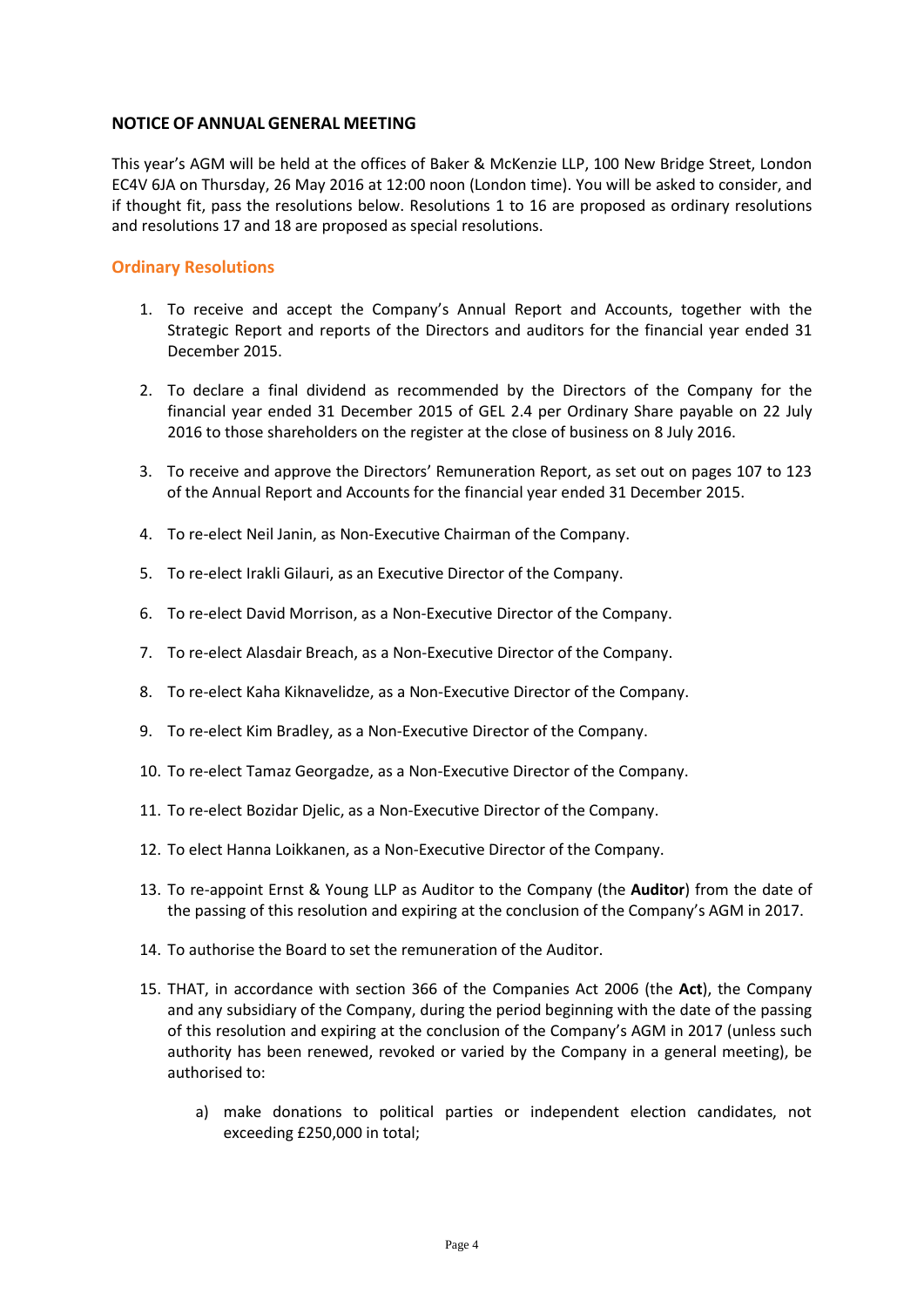- b) make donations to political organisations other than political parties, not exceeding £100,000 in total; and
- c) incur political expenditure, not exceeding £50,000 in total.

and that the authorised sums referred to in paragraphs a) to c) above may be comprised of one or more amounts in different currencies which, for the purposes of calculating the said sums, shall be converted into British Sterling at the exchange rate published in the London edition of the Financial Times on the date on which the relevant political donation is made or political expenditure incurred (or the first business day thereafter) or, if earlier, on the day on which the Company enters into any contract or undertaking in relation to the same.

Any terms used in this resolution which are defined in Part 14 of the Act shall bear the same meaning for the purposes of this resolution 15.

- 16. THAT, in substitution for all existing authorities, the Directors be and are hereby generally and unconditionally authorised pursuant to and in accordance with section 551 of the Act to exercise all the powers of the Company to:
	- a) allot shares (as defined in section 540 of the Act) in the Company and grant rights to subscribe for or to convert any securities into shares in the Company up to an aggregate nominal value of £131,667.73; and
	- b) allot equity securities (as defined in section 560 of the Act) up to an aggregate nominal value of £263,335.46 in connection with an offer by way of a rights issue:
		- i. to holders of shares in proportion (as nearly as may be practicable) to their existing holdings; and
		- ii. to holders of other equity securities (as defined in section 560 of the Act) as required by the rights of those securities or, if the Directors consider it necessary, as permitted by the rights of those securities,

such amount to be reduced by the aggregate nominal amount of shares allotted or rights to subscribe for or to convert any securities into shares granted under paragraph a) of this resolution (and subject to the Directors having a right to make such exclusions or other arrangements as they may deem necessary or expedient in relation to treasury shares, fractional entitlements, record dates or legal, regulatory or practical problems in, or under the laws of, any territory),

such authorities to apply (unless previously renewed, varied or revoked by the Company in general meeting) until the conclusion of the Company's AGM in 2017 (save that the Company may, before such expiry, make an offer or agreement which would or might require shares to be allotted, or rights to be granted, after the authority expires and the Directors may allot shares or grant rights to subscribe for or to convert any security into shares under any such offer or agreement as if the authority had not expired).

# **Special Resolutions**

17. THAT, in substitution of all existing powers, and subject to the passing of resolution 16, the Directors be generally empowered pursuant to section 570 and section 573 of the Act to allot equity securities (as defined in section 560 of the Act) wholly for cash, pursuant to the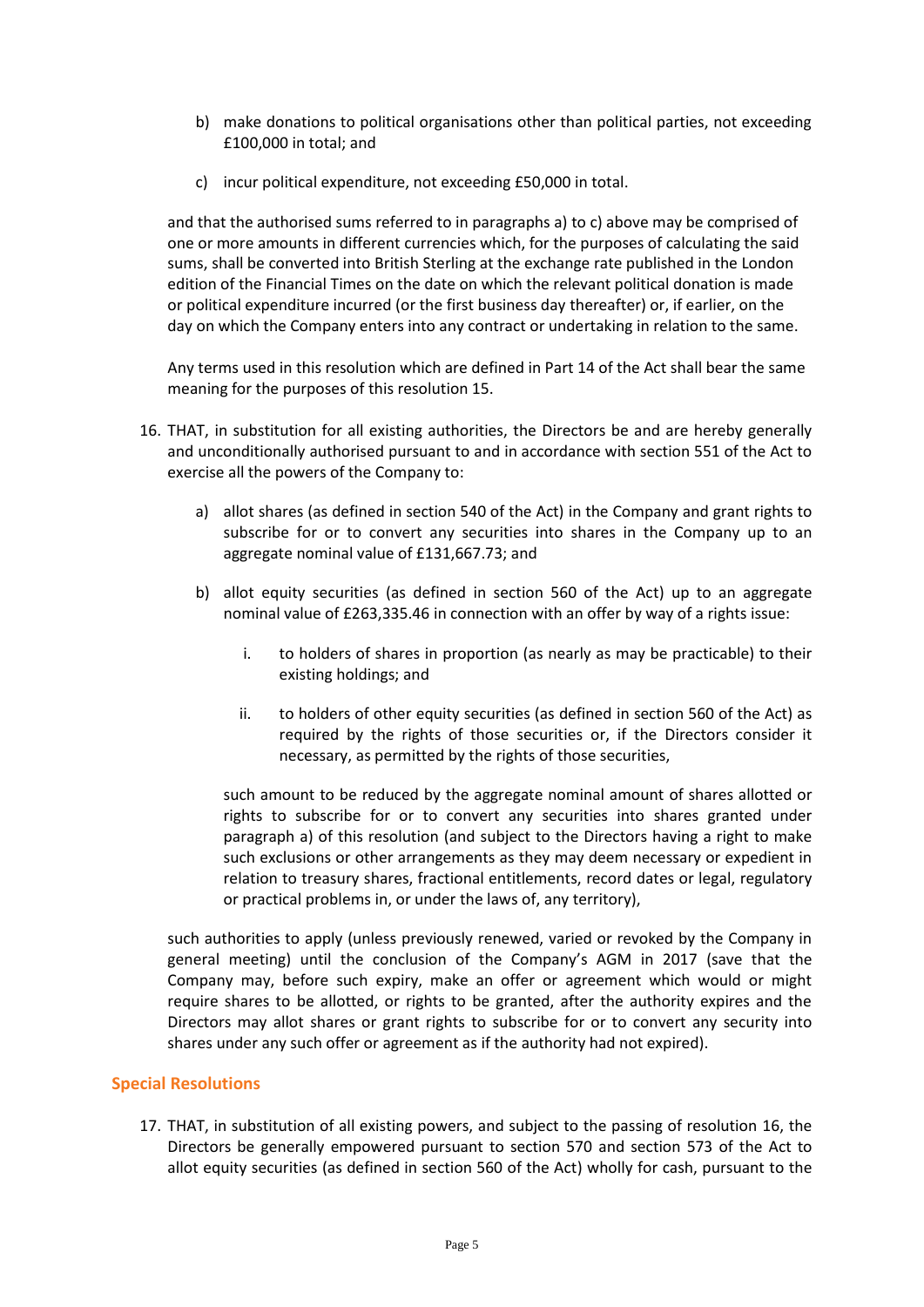authority given by resolution 16 and/or where the allotment constitutes an allotment of equity securities by virtue of section 560(3) of the Act, in each case:

- a) in connection with a pre-emptive offer; and
- b) otherwise than in connection with a pre-emptive offer, up to an aggregate nominal amount of £19,750.16 (representing 5% of the Company's share capital),

as if section 561(1) of the Act did not apply to any such allotment.

This power shall expire at the conclusion of the Company's AGM in 2017 (save that the Company may before such expiry make an offer or agreement which would or might require equity securities to be allotted after such expiry and the Directors may allot equity securities in pursuance of such an offer or agreement as if the power conferred hereby had not expired).

For the purposes of this resolution:

- $\triangleright$  "pre-emptive offer" means an offer of equity securities open for acceptance for a period fixed by the Directors to (a) holders (other than the Company) on the register on a record date fixed by the Directors of shares in proportion to their respective holdings and (b) other persons so entitled by virtue of the rights attaching to any other equity securities held by them, but subject in both cases the Directors having a right to make such exclusions or other arrangements as they may deem necessary or expedient in relation to treasury shares, fractional entitlements, record dates or legal, regulatory or practical problems in, or under the laws of, any territory;
- $\triangleright$  references to an allotment of equity securities shall include a sale of treasury shares; and
- $\triangleright$  the nominal amount of any securities shall be taken to be, in the case of rights to subscribe for or convert any securities into shares of the Company, the nominal amount of such shares which may be allotted pursuant to such rights.
- 18. THAT the Company be generally and unconditionally authorised for the purpose of section 701 of the Act to make market purchases (as defined in section 693 of the Act) of Ordinary Shares, on such terms and in such manner as the Directors may from time to time determine, and where such Ordinary Shares are held as treasury shares, the Company may use them for the purposes of its employee share schemes, provided that:
	- a) the maximum number of Ordinary Shares which may be purchased is 3,950,032;
	- b) the minimum price (exclusive of expenses) which may be paid for each Ordinary Share is £0.01; and
	- c) the maximum price (exclusive of expenses) which may be paid for each Ordinary Share is the higher of:
		- i. 105 per cent. of the average of the middle-market price of an Ordinary Share as derived from the London Stock Exchange Daily Official List for the five business days immediately preceding the day on which such Ordinary Share is contracted to be purchased; and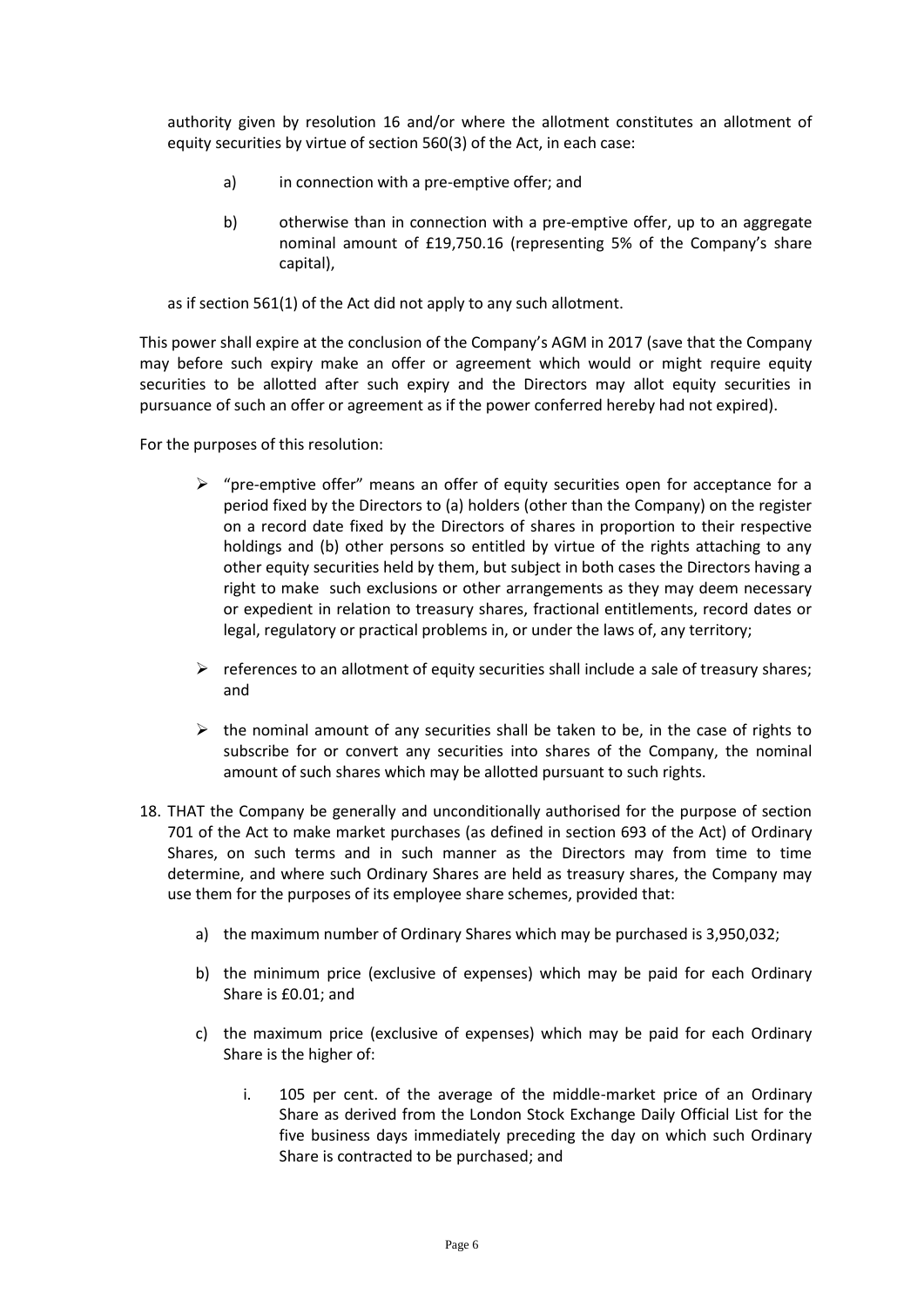ii. an amount equal to the higher of the price of the last independent trade of an Ordinary Share and the highest current independent bid for an Ordinary Share as derived from the London Stock Exchange Trading System.

This authority shall expire at the conclusion of the Company's AGM in 2017 (except in relation to any purchase of Ordinary Shares for which the contract was concluded before such date and which would or might be executed wholly or partly after such date).

By Order of the Board

Kathryn Bennett Rea, on behalf of KB Rea Ltd., Company Secretary 25 April 2016

Registered Office: 84 Brook Street London W1K 5EH United Kingdom

Registered in England and Wales No: 07811410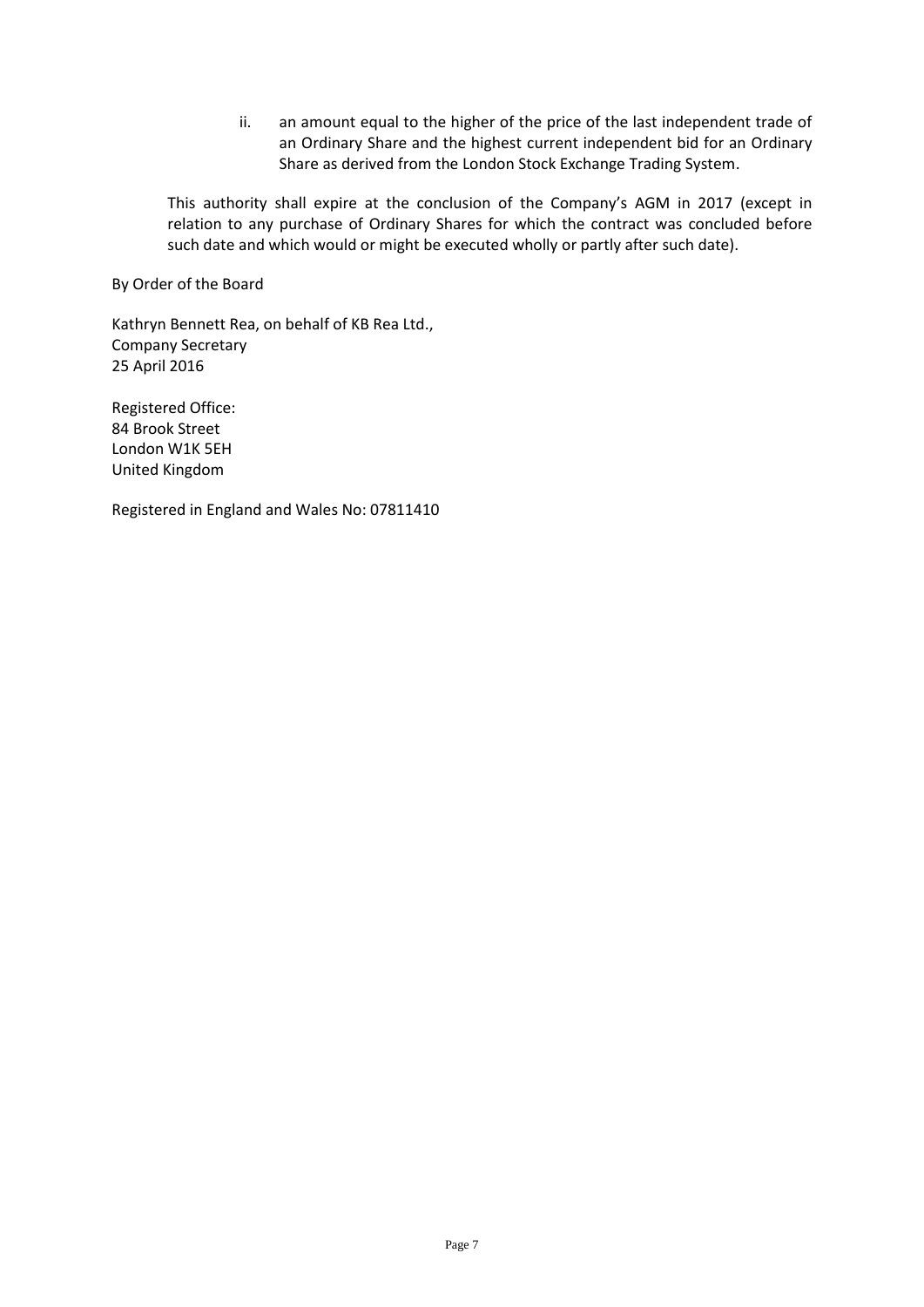# **EXPLANATORY NOTES TO THE NOTICE OF ANNUAL GENERAL MEETING**

The notes on the following pages are given as explanations of the proposed resolutions.

Resolutions 1 to 16 are proposed as ordinary resolutions. This means that, for each of those resolutions to be passed, more than half of the votes cast must be in favour of the resolutions.

Resolutions 17 and 18 are proposed as special resolutions. This means that, for each of those resolutions to be passed, at least three-quarters of the votes cast must be in favour of the resolution.

Please note that a "vote withheld" (as it appears in the Form of Proxy) is not a vote in law and will not be counted in the calculation of the proportion of votes "for" or "against" a resolution.

# **Resolution 1: Annual Report and Accounts**

The Directors are required by law to present, for each financial year, copies of the Company's Annual Report and Accounts and auditors' report to shareholders at a general meeting. As a shareholder, you will have received the 2015 Annual Report and Accounts either as a hard copy or via our website [\(www.bgeo.com\)](http://www.bgeo.com/). Further copies will be available at the AGM.

# **Resolution 2: Declaration of a Final Dividend**

Final dividends must be approved by shareholders of the Company but cannot be more than the amount recommended by Directors.

If the AGM approves resolution 2, the final dividend of GEL 2.4 per Ordinary Share will be paid in British Sterling on 22 July 2016 to those shareholders on the UK register of members at the close of business on 8 July 2016.

The proposed dividend timetable is as follows:

| Ex-Dividend Date:                | 7 July 2016  |
|----------------------------------|--------------|
| <b>Record Date:</b>              | 8 July 2016  |
| <b>Currency Conversion Date:</b> | 11 July 2016 |
| Payment Date:                    | 22 July 2016 |

# **Resolutions 3: Directors' Remuneration Report**

Resolution 3 seeks approval for the Directors' Remuneration Report for the year ended 31 December 2015, excluding the part of the report which sets out the summary of the Directors' Remuneration Policy. As in previous years, this resolution is advisory in nature and, as such, it does not affect the actual remuneration paid to any Director. The Directors' Remuneration Report is set out on pages on pages 107 to 123 of the Annual Report and Accounts.

#### **Resolutions 4 to 12: Re-election and election of Directors**

In accordance with the provisions of the UK Corporate Governance Code, the Board has decided that, as has been the case since the Company listed, all Directors should retire at the AGM and offer themselves for re-election.

The Nomination Committee identifies, evaluates and recommends candidates for appointment or reappointment as Directors. The Nomination Committee and the Board keeps the balance of skills, experience, knowledge and independence of the Board under regular review and seeks to ensure an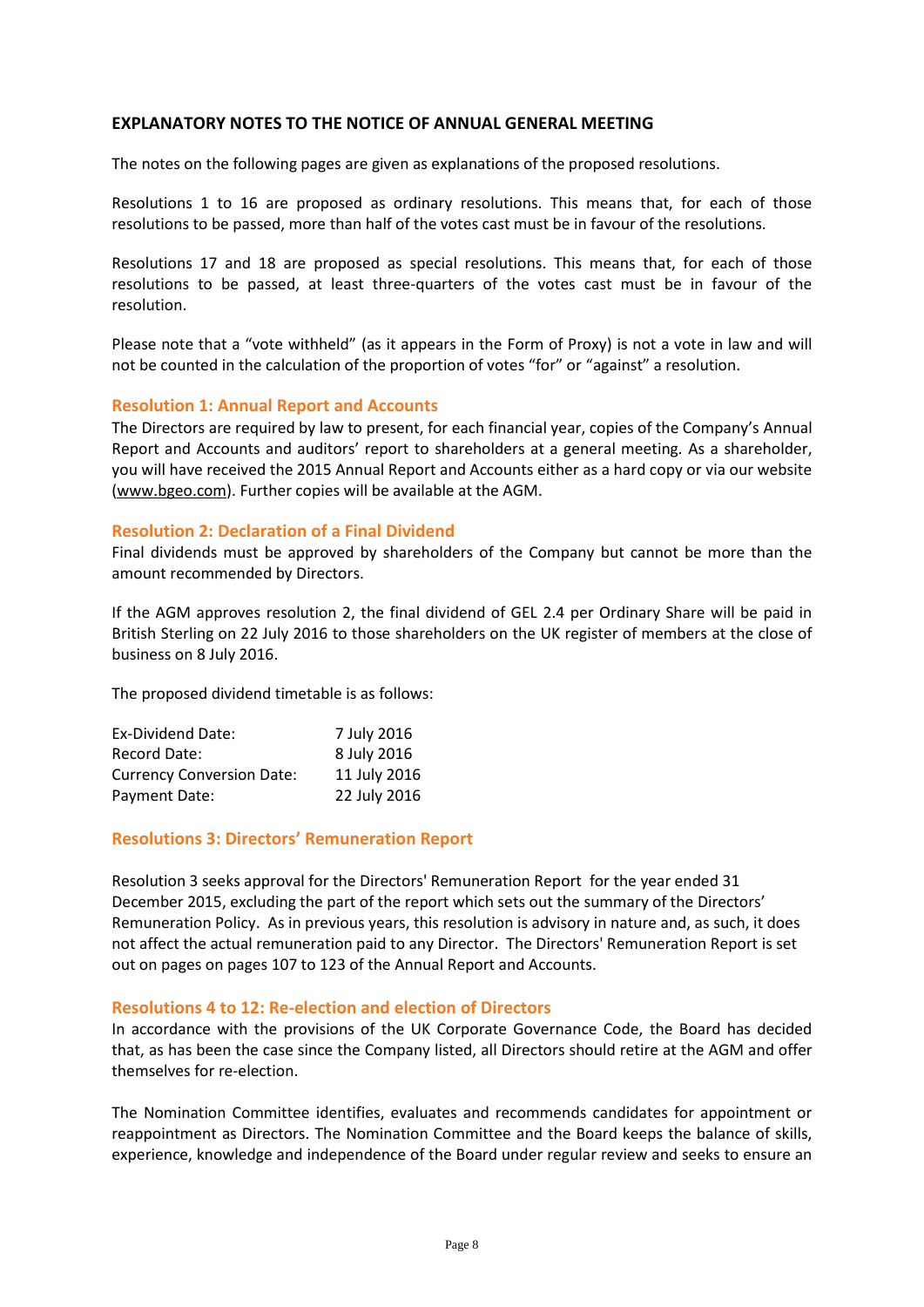orderly succession of Directors. The Board values diversity and is committed to increasing the proportion of female representation on the Board.

In June 2015, when the Board was refreshed, the Board appointed Hanna Loikkanen as an Independent Non-Executive Director. She brings in a wealth of experience in banking and investment management and is now proposed for election.

The Nomination Committee has reviewed the performance of each Director now standing for reelection and election, as applicable, and having considered the complementary skills and expertise brought by each to the Board, the Nomination Committee believes that they continue to be effective and demonstrate commitment to their roles, including commitment of time for the Board and Committee meetings and any other duties. The Board as a whole is content that each Non-Executive Director standing for election is independent in character and judgement and that there are no relationships or circumstances likely to affect that independence.

Accordingly, the Board recommends the re-election and election, as applicable, of the Directors.

Biographical details of each of the Directors standing for re-election and election, as applicable, are as follows:

### **Neil Janin, Non-Executive Chairman**

Mr Janin was appointed Non-Executive Chairman on 24 October 2011 and has been re-elected by shareholders at each AGM thereafter. Mr Janin serves as Chairman of the Company's Nomination Committee as well as a member of the Company's Remuneration Committee. Mr Janin also serves as a member of the Supervisory Board of JSC Bank of Georgia (the **Bank**), having stepped down as Chairman in July 2015, a position he had held since 2010. Mr Janin continues to serve as a member of the Bank's Remuneration Committee, a position he has held since 2010. Mr Janin also serves as a Non-Executive Director of Georgia Healthcare Group PLC and a member of the Supervisory Board of JSC Georgia Healthcare Group.

#### *Skills and experience*

Mr Janin serves as counsel to CEOs of both for-profit and non-profit organisations and continues to provide consulting services to McKinsey & Company. Prior to joining the Bank in 2010, Mr Janin was a Director of McKinsey & Company, based in its Paris office, for over 27 years, from 1982 until his retirement. At McKinsey & Company, he conducted engagements in the retail, asset management and corporate banking sectors, and was actively involved in every aspect of organisational practice, including design, leadership, governance, performance enhancement and transformation. In 2009, while serving as a member of the French Institute of Directors, Mr Janin authored a position paper on the responsibilities of the board of directors with regards to the design and implementation of a company's strategy. Before joining McKinsey & Company, Mr Janin worked for Chase Manhattan Bank (now JP Morgan Chase) in New York and Paris, and Procter & Gamble in Toronto. Mr Janin has practised in Europe, Asia and North America.

Mr Janin is also a Director of Neil Janin LTD, a company through which he provides consulting services.

# *Education*

Mr Janin holds an MBA from York University, Toronto, and a joint honours degree in Economics and Accounting from McGill University, Montreal.

Mr Janin will be 60 years old at the date of the AGM.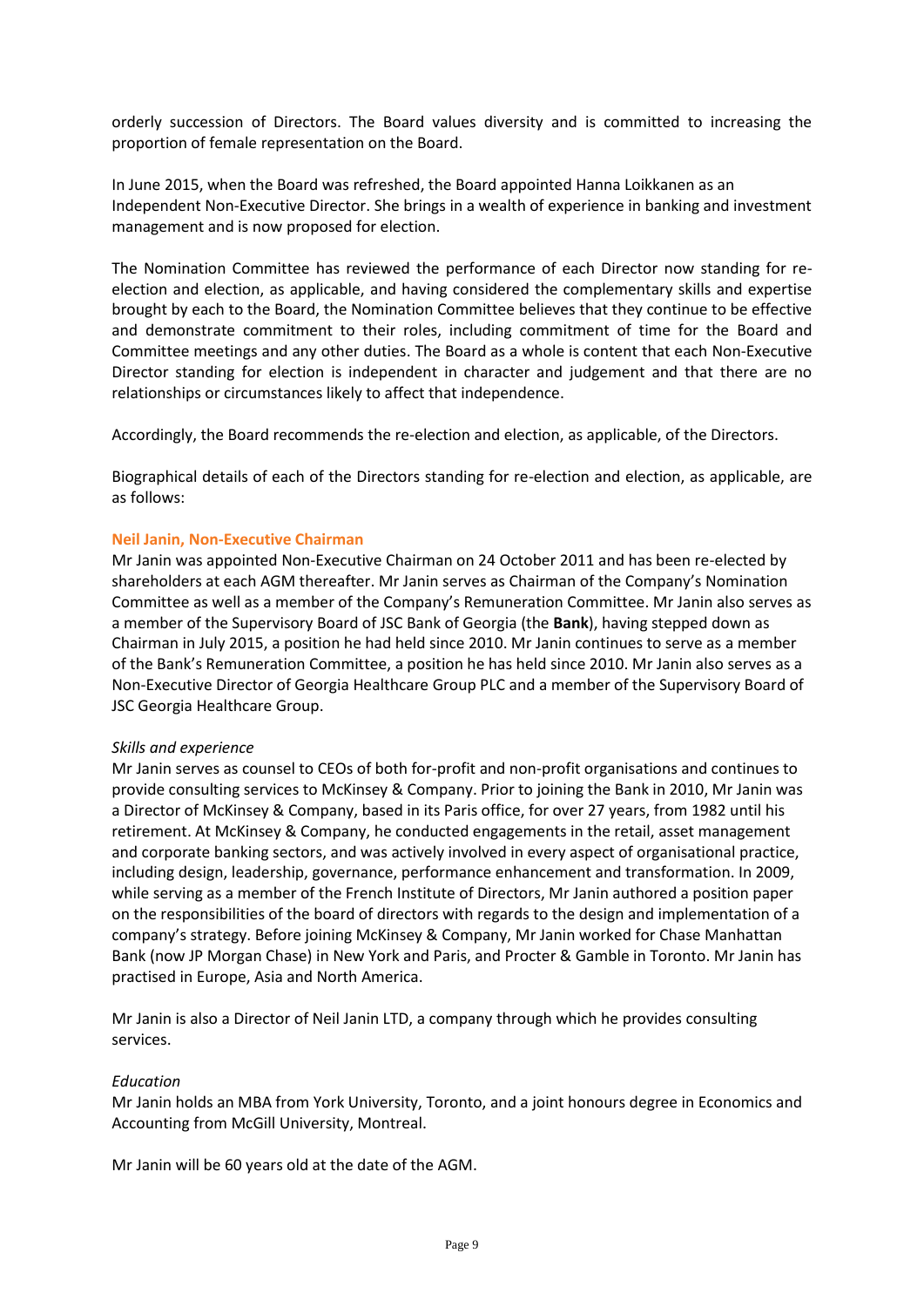# **Irakli Gilauri, Chief Executive Officer**

Irakli Gilauri was appointed as an Executive Director of the Company on 24 October 2011 and has been re-elected by shareholders at each AGM thereafter. Mr Gilauri has served as CEO of the Company since his appointment in 2011, and was appointed Chairman of the Bank in September 2015, having previously served as CEO of the Bank since May 2006. Mr Gilauri also serves as CEO of JSC BGEO Group and Chairman of the Board of Georgia Healthcare Group PLC and Chairman of the Supervisory Boards of JSC Georgia Healthcare Group, insurance company Aldagi and the Tree of Life Foundation. He is also a member of the Supervisory Board of the following subsidiaries: Georgia Global Utilities, Agron Group, Belarusky Narodny Bank, Galt & Taggart Holdings and  $m^2$  Real Estate.

#### *Skills and experience*

Before his employment with the Bank, Mr Gilauri was a banker at the EBRD's Tbilisi and London offices for five years, where he worked on transactions involving debt and private equity investments in Georgian companies.

### *Education*

Mr Gilauri received his undergraduate degree in Business Studies, Economics and Finance from the University of Limerick, Ireland, in 1998. He was later awarded the Chevening Scholarship, granted by the British Council, to study at the Cass Business School of City University, London, where he obtained his MSc in Banking and International Finance.

Mr Gilauri will be 40 years old at the time of the AGM.

### **David Morrison, Senior Independent Non-Executive Director**

David Morrison was appointed as the Senior Independent Non-Executive Director of the Company on 24 October 2011 and has been re-elected by shareholders at each AGM thereafter. Mr Morrison assumed the role of Chairman of the Company's Audit Committee in December 2013, prior to which he served as a member of the Committee. Mr Morrison is also a member of the Company's Remuneration and Nomination Committees, and serves on the Bank's Supervisory Board and as a member of the Bank's Audit and Remuneration Committees, positions he has held since 2010. Mr Morrison is a Non-Executive Director of Georgia Healthcare Group PLC and a member of the Supervisory Board of JSC Georgia Healthcare Group PLC.

#### *Skills and experience*

Mr Morrison is a member of the New York bar and worked for 28 years at Sullivan & Cromwell LLP until he withdrew from the firm in 2007 to pursue other interests. At Sullivan & Cromwell, he served as Managing Partner of the firm's Continental European offices. His practice focused on advising public companies in a transactional context, including capital raisings, IPOs and mergers and acquisitions. Key clients included investment banks and a wide range of commercial and industrial companies. He advised on a number of the largest privatisations in Europe, and was advisor to Germany's development bank, Kreditanstalt für Wiederaufbau (KfW) for over 20 years (serving on the Board of Directors of KfW's finance subsidiary). Mr Morrison is the author of several publications on securities law-related topics, and has been recognised as a leading lawyer in Germany and France.

In 2008, Mr Morrison turned his attention to nature protection financing. He became the Founding CEO of the Caucasus Nature Fund (CNF), a charitable trust fund dedicated to nature conservation in Georgia, Armenia and Azerbaijan. He resigned as CEO in March 2016 and now serves on the Board of Directors of CNF. In 2015, Mr Morrison helped to create a new conservation trust fund for the Balkans, known as Prespa Ohrid Nature Trust (PONT). He now serves as PONT's CEO on an interim basis.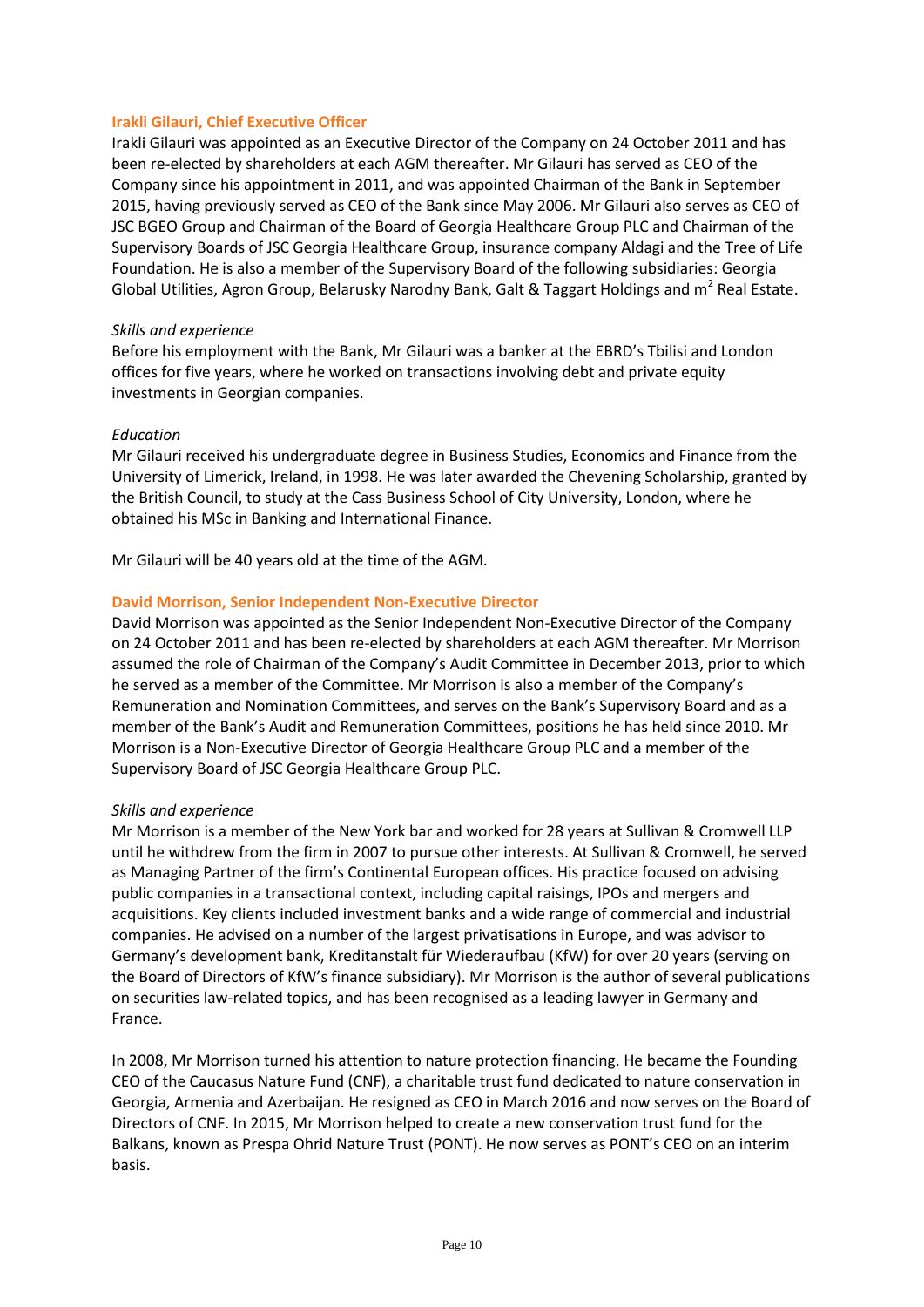# *Education*

Mr Morrison received his undergraduate degree from Yale College, received his law degree from the University of California, Los Angeles, and was a Fulbright scholar at the University of Frankfurt.

Mr Morrison will be 63 years old at the time of the AGM.

# **Alasdair (Al) Breach, Independent Non-Executive Director**

Al Breach was appointed as an Independent Non-Executive Director of the Company on 24 October 2011 and has been re-elected by shareholders at each AGM thereafter. Mr Breach serves as Chairman of the Company's Remuneration Committee and serves as a member of the Company's Risk and Nomination Committees. Mr Breach also serves as a member of the Bank's Supervisory Board and Chairman of the Bank's Remuneration Committee, positions he has held since 2010, and has also been a member of the Bank's Risk Committee since December 2014.

# *Skills and experience*

In 2013, Mr Breach co-founded Gemsstock Ltd., a UK FCA-regulated fund manager, where he also serves as an Executive Director. In 2010, Mr Breach founded Furka Advisors AG, a Swiss-based asset management firm and served as an Executive Director until founding Gemsstock Ltd, which manages the Gemsstock Fund, which was previously called the Gemsstock Growth Fund and managed by Mr Breach at Furka Advisors AG. His previous career was in research in investment banks, principally in Russia. In January 2003, Mr Breach joined Brunswick UBS (later UBS Russia) as Chief Economist, and later was appointed Head of Research and Managing Director until October 2007. From 1998 to 2002, Mr Breach was a Russia and FSU (Former Soviet Union) economist at Goldman Sachs, based in Moscow. Mr Breach is also the co-founder of The Browser.com, a web-based curator of current affairs writing, established in 2008.

Mr Breach serves as a Director of Gemsstock Ltd., the Gemsstock Fund, The Browser and Furka Holdings AG, all of which are private entities. He is also an advisor to East Capital.

# *Education*

Mr Breach obtained an MSc in Economics from the London School of Economics and an undergraduate degree in Mathematics and Philosophy from Edinburgh University.

Mr Breach will be 45 years old at the time of the AGM.

# **Kakhaber (Kaha) Kiknavelidze,** Independent Non-Executive Director

Kaha Kiknavelidze was appointed as an Independent Non-Executive Director of the Company on 24 October 2011 and has been re-elected by shareholders at each AGM thereafter. Mr Kiknavelidze serves as a member of the Company's Audit, Risk and Nomination Committees. Mr Kiknavelidze also serves as a member of the Bank's Supervisory Board and Audit Committee, positions he has held since 2008, and has also been a member of the Bank's Risk Committee since December 2014.

# *Skills and experience*

Mr Kiknavelidze is the founder and Managing Partner of Rioni Capital Partners LLP and an Executive Director of Rioni Capital Services Ltd, an investment management company he continues to operate from London. Mr Kiknavelidze has over 15 years of experience in the equity markets, including serving as an Executive Director of UBS, where he supervised the Russian oil and gas research team. Prior to joining UBS, he spent eight years at Troika Dialog, initially covering metals and mining and the utilities sectors and, later, as Deputy Head of Research and Associate Partner, leading the oil and gas team. Mr Kiknavelidze began his career at the Bank as a Financial Manager in 1994.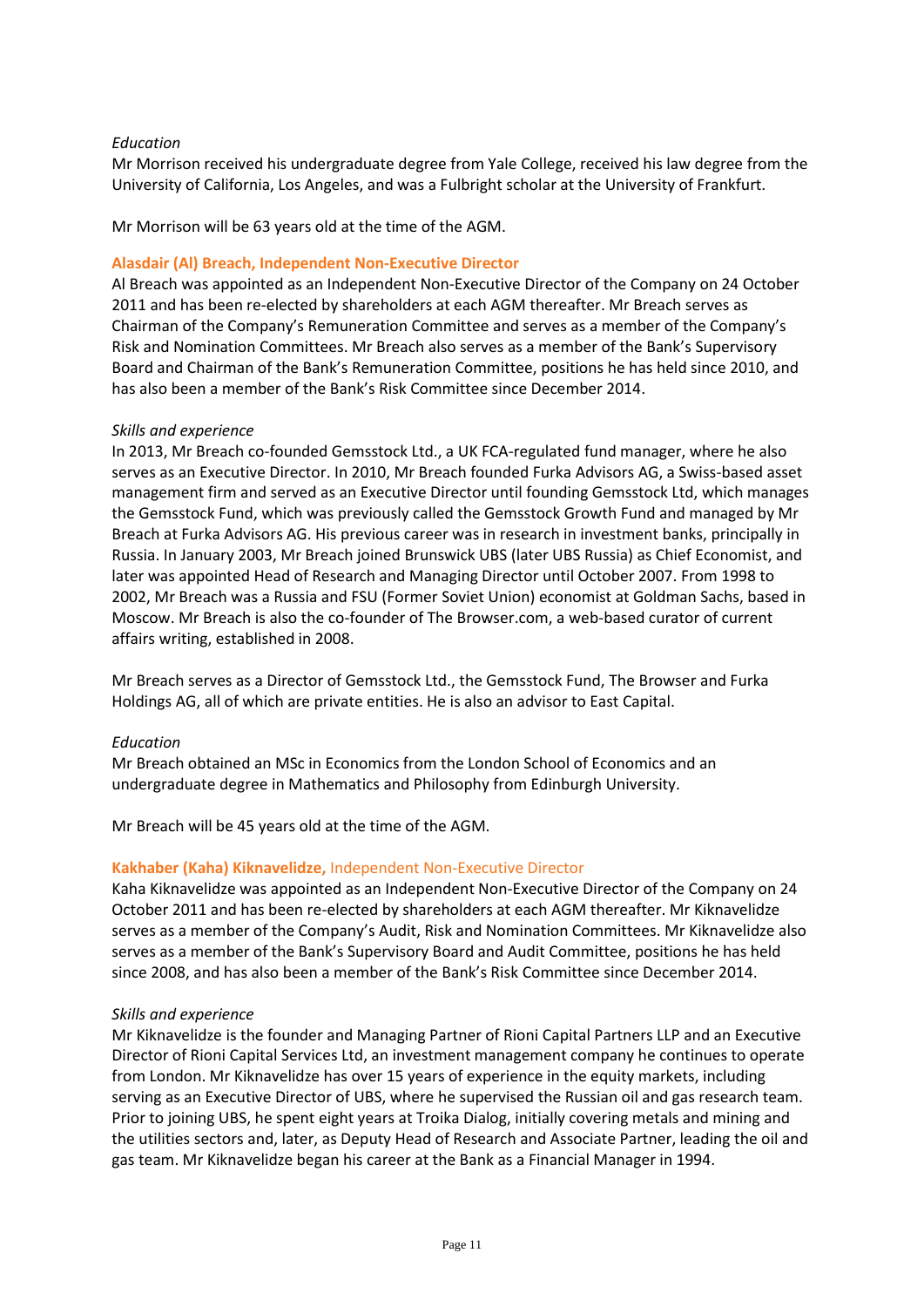Mr Kiknavelidze also serves as an Executive Director of Scholae Mundi Foundation, a charity, and as a Non-Executive Director of the Georgian Stock Exchange and OAS Zontik SICAV, a Luxembourg based fund.

### *Education*

Mr Kiknavelidze received his undergraduate degree in Economics with honours from the Georgian Agrarian University in Tbilisi, Georgia, and received his MBA from Emory University.

Mr Kiknavelidze will be 43 years old at the time of the AGM.

### **Kim Bradley, Independent Non-Executive Director**

Kim Bradley was appointed as an Independent Non-Executive Director of the Company on 19 December 2013 and has been re-elected by shareholders at each AGM thereafter. Mr Bradley serves as Chairman of the Company's Risk Committee and a member of the Company's Audit and Nomination Committees. Mr Bradley was also appointed to the Bank's Supervisory Board in December 2013 and serves as Chairman of the Bank's Risk Committee and as a member the Bank's Audit Committee.

### *Skills and experience*

Mr Bradley retired from Goldman Sachs in early 2013, following 15 years as a professional in the Real Estate Principal Investments and Realty Management divisions, where he focused on investment in both European real estate and distressed debt.

In addition to his investment activities, Mr Bradley led Goldman's asset management affiliates in France, Italy and Germany, where he was involved in financial and tax audits as well as management of internal audit activities. He has also served as President of Societa Gestione Crediti, a member of the Board of Directors of Capitalia Service Joint Venture in Italy and Chairman of the Shareholders Board at Archon Capital Bank Deutschland in Germany. Prior to Goldman Sachs, he served as a Senior Executive at GE Capital for seven years in both the United States and Europe, where his activities included real estate workouts and restructuring, as well as acquisitions. Prior to GE Capital, Mr Bradley held senior executive positions at Manufacturers Hanover Trust (now part of JP Morgan) and Dollar Dry Dock Bank. He has also served as a Peace Corps volunteer and as a consultant with the US Agency for International Development in Cameroon.

#### *Education*

Mr Bradley holds an MA in International Affairs from the Columbia University School of International Affairs and an undergraduate degree in English Literature from the University of Arizona.

Mr Bradley will be 61 years old at the time of the AGM.

#### **Tamaz Georgadze, Independent Non-Executive Director**

Tamaz Georgadze was appointed as an Independent Non-Executive Director of the Company on 19 December 2013 and has been re-elected by shareholders at each AGM thereafter. Mr Georgadze serves as a member of the Company's Risk and Nomination Committees. Mr Georgadze was also appointed to the Bank's Supervisory Board in December 2013 and serves as a member of the Bank's Risk Committee.

#### *Skills and experience*

In 2013, Mr Georgadze founded SavingGlobal GmbH, a company which launched the first global deposit intermediation in Europe and he continues to serve as its Executive Director. Prior to founding this company, Mr Georgadze had a 10-year career at McKinsey & Company in Berlin, where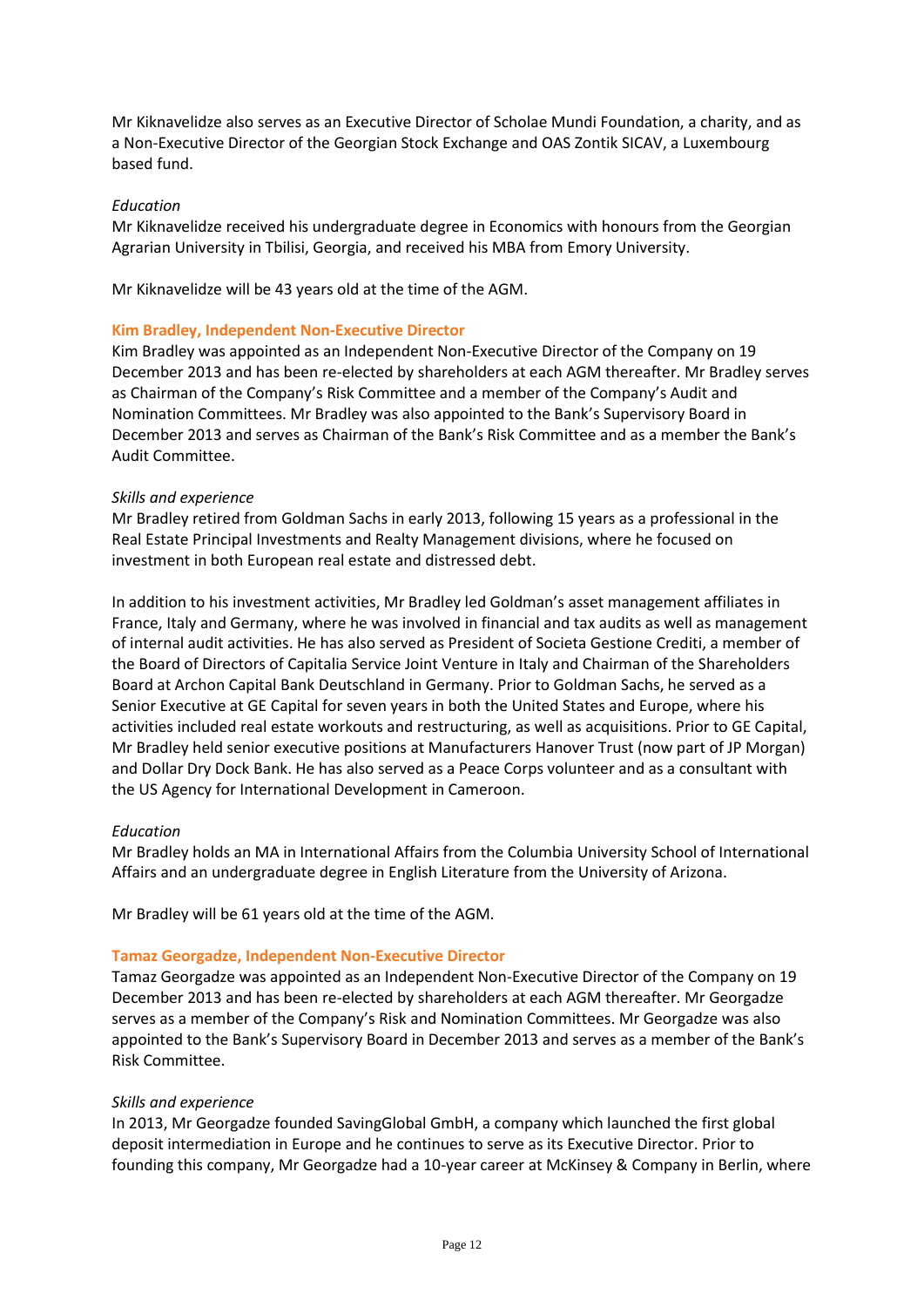he served as a Partner from 2009 to 2013. At McKinsey & Company, he conducted engagements with banks in Germany, Switzerland, Russia, Georgia and Vietnam, focusing on strategy, risk identification and management, deposit and investment products, operations and sales. Prior to joining McKinsey & Company, Mr Georgadze worked as an aide to the President of Georgia in the Foreign Relations Department from 1994 to 1995.

Save for his role at SavingGlobal GmbH, Mr Georgadze does not hold any other directorships.

# *Education*

Mr Georgadze holds two PhDs, one in Economics from Tbilisi State University and the other in Agricultural Economics from Justus-Liebig University Gießen, Germany. Mr Georgadze also studied Law at Justus-Liebig Universität Gießen and graduated with honours.

Mr Georgadze will be 37 years old at the time of the AGM.

### **Bozidar Djelic, Independent Non-Executive Director**

Bozidar Djelic was appointed as an Independent Non-Executive Director of the Company on 19 December 2013 and has been re-elected by shareholders at each AGM thereafter. Mr Djelic serves as a member of the Company's Risk and Nomination Committees. Mr Djelic was also appointed to the Bank's Supervisory Board in December 2013 and serves as a member of the Bank's Risk Committee.

### *Skills and experience*

Since January 2014, Mr Djelic has served as Managing Director in the Sovereign Advisory Department of Lazard, based in Paris. Mr Djelic also currently serves as a member of EBRD's "Transition to Transition" Senior Advisory Group. Prior to this, he served as Deputy Prime Minister for European Integration and as Minister of Science and Technological Development of Serbia from 2008 to 2011. From 2007 to 2008, Bozidar served as sole Deputy Prime Minister of Serbia, and as Governor of the World Bank Group and Deputy Governor of the EBRD. From 2005 to 2007, he was Crédit Agricole Group's Director for Eastern Europe and the FSU (Former Soviet Union), leading the acquisition and management of several banks in the region. From 2001 to 2004, Mr Djelic served as Minister of Finance and Economy of Serbia, leading the country's macro and banking reform. From 1993 to 2000, he worked at McKinsey & Company in Paris and Silicon Valley, specialising in financial institutions, asset management and media. He has also held various advisory positions, including adviser to the Polish and Romanian Governments.

Mr Djelic does not hold any other directorships.

#### *Education*

Mr Djelic holds an MBA from the Harvard Business School, an MPA from Harvard's J.F. Kennedy School of Government and an MA in Economics from the École de Hautes Études in Social Sciences.

Mr Djelic will be 51 years old at the time of the AGM.

# **Hanna Loikkanen, Independent Non-Executive Director**

Hanna Loikkanen was appointed by the Board as an Independent Non-Executive Director of the Company in June 2015 and is proposed for election by shareholders at this AGM. Ms Loikkanen is also a member of the Company's Nomination Committee and was appointed to BGEO's Audit Committee in March 2016. Ms Loikkanen was also appointed to the Bank's Supervisory Board in August 2015. Ms Loikkanen previously served as a Non- Executive Director of the Company from 2011 until 2013 and as a member of the Bank's Supervisory Board from 2010 until 2013.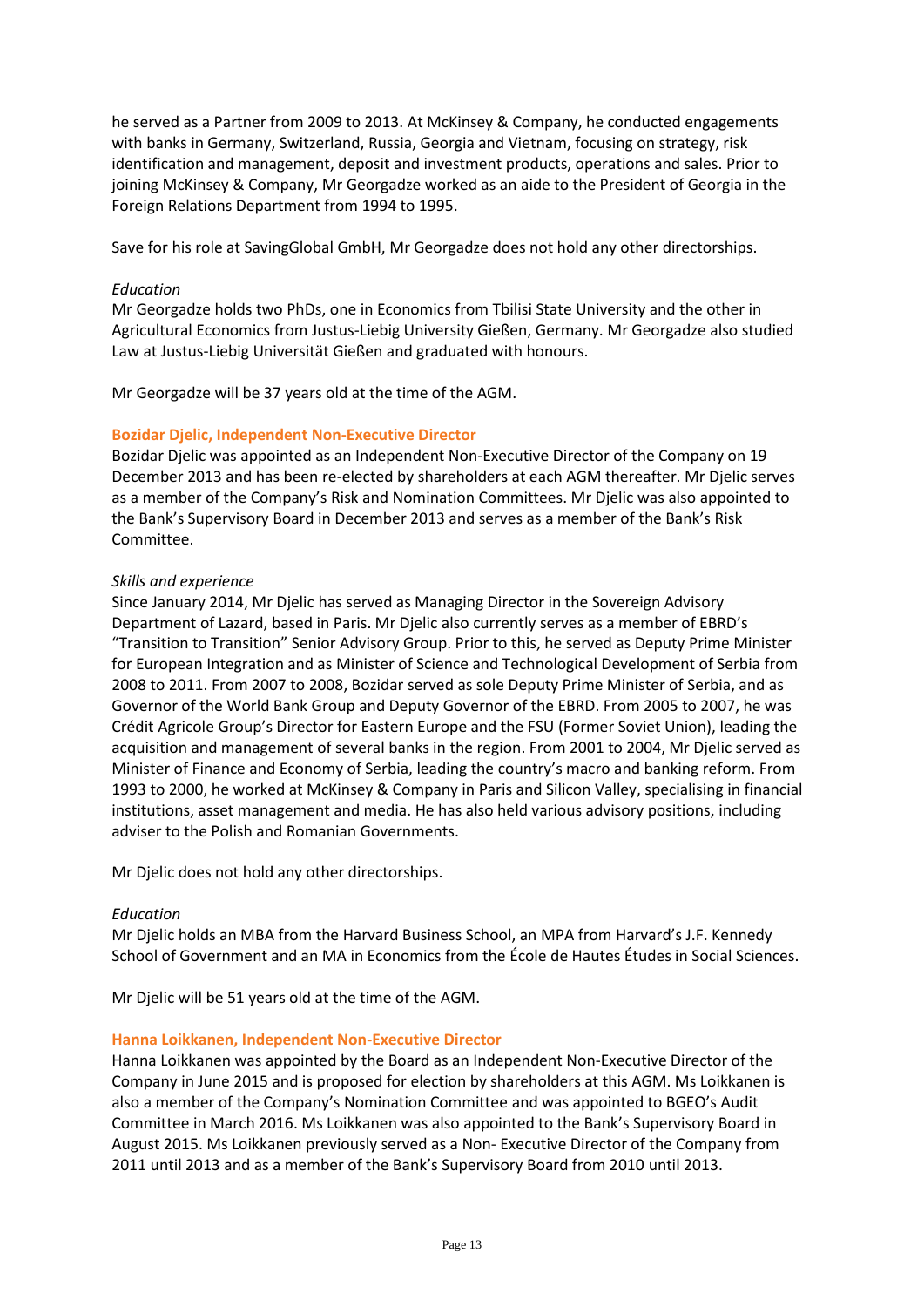# *Skills and experience*

Ms Loikkanen has over 20 years of experience working with financial institutions in Russia and Eastern Europe. She currently serves as an advisor to East Capital Private Equity AB. Prior to this, she served from 2010 until 2012 as the Chief Representative and Head of the Private Equity team at East Capital, a Swedish asset management company in Moscow, with a special focus on financial institutions. Prior to joining East Capital, Ms Loikkanen held the position of Country Manager and Chief Executive Officer at FIM Group in Russia, a Finnish investment bank, where she was responsible for setting up and running FIM Group's brokerage and corporate finance operations in Russia. During her tenor at FIM Group, the company advised several large foreign companies in their M&A activities in Russia. Earlier in her career, Ms Loikkanen worked for Nordea Finance in various management positions in Poland, the Baltic States and Scandinavia with a focus on business development, strategy and business integration; for SEB in Moscow where she was responsible for the restructuring SEB's debt capital market operations in Russia; and for MeritaNordbanken in St Petersburg where she focused on trade finance and correspondent banking.

In addition to her directorships at the Company and the Bank, Ms Loikkanen serves as a Non-Executive Director and a member of the Audit and Risk Committee of Locko Bank, an SME focused Russian bank and as a Non-Executive Director of Locko Invest, Locko Bank's investment banking subsidiary. She is also a Non-Executive Director of AKI Bank in Tatarstan. Since 2014, she has acted as Non-Executive Chairman of the Board of T&B Capital, an independent regulated wealth management company based in Helsinki.

### *Education*

Ms Loikkanen holds a Master's degree in Economics and Business Administration from the Helsinki School of Economics, and was a Helsinki School of Economics scholar at the University of New South Wales.

Ms Loikannen will be 46 years old at the time of the AGM.

# **Resolutions 13 and 14: Re-appointment of auditor and setting of auditor's fees**

At each general meeting at which accounts are presented, the Company is required to appoint an auditor to hold office until the conclusion of the Company's next AGM, which is in 2017, as well as fix the remuneration of the auditor. The performance and effectiveness of the Auditor, which included an assessment of the Auditor's independence and objectivity, and a review of the non-audit services provided by the Auditor, has been evaluated by the Company's Audit Committee, which has recommended to the Board that Ernst & Young LLP be re-appointed. Ernst & Young LLP has also indicated that it is willing to continue as the Company's auditor. Shareholders are asked to reappoint Ernst & Young LLP as auditor and, following normal practice, to authorise the Board to set the Auditor's fees.

# **Resolution 15: Authority to make political donations**

Any political donations or expenditure regulated by the Act requires shareholder approval. It is not the Company's policy to make political donations or to incur political expenditure, however the scope of the definitions of political expenditure, political parties, independent election candidates and political organisations within the Act are sufficiently broad for the Company to seek shareholder approval as a necessary precautionary measure so that its usual business activity does not inadvertently commit a technical breach of the Act.

Accordingly, the Directors have decided to put forward this resolution to renew the authority granted by shareholders at the AGM in 2015 to permit political donations and political expenditure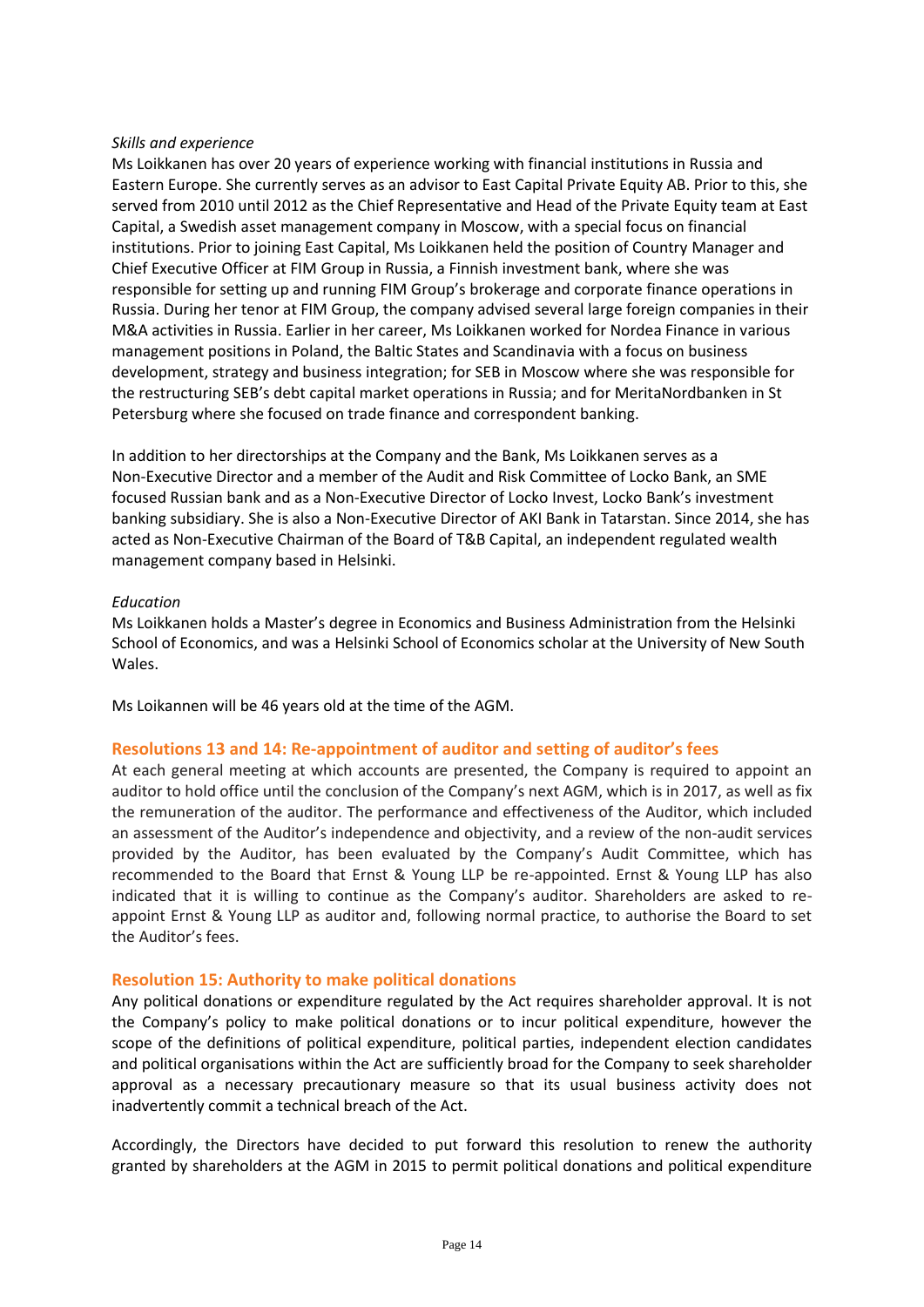in case any of its activities in its normal course of business, are caught by the legislation. This authority will cover the period from the date resolution 15 is passed until the conclusion of the AGM in 2017, unless previously renewed, revoked or varied by the Company in a general meeting. Any expenditure which may be incurred under authority of this resolution in excess of £2,000 per expenditure will be disclosed in next year's annual report.

# **Resolution 16: Director's authority to allot shares**

Under section 551 of the Act, the Directors may only allot shares or grant rights to subscribe for, or convert any securities into shares, if shareholders in a general meeting have given them the authority to do so. The authority conferred on the Directors at the Company's AGM in 2015 to allot shares or grant rights to subscribe for or convert any security into such shares will expire at the end of this year's AGM. Accordingly, resolution 16 seeks shareholder's approval to renew this authority.

Paragraph a) of resolution 16 asks for authority to be given to allow the directors to allot shares or grant rights to subscribe for or convert any security into shares up to an aggregate nominal value of £131,667.73.This represents one-third of the Company's current issued ordinary share capital as at the date of the notice of the AGM.

The Investment Association's Share Capital Guidelines state that the Investment Association will regard as routine request to authorise the allotment of a further one-third of a company's issued share capital in connection with a rights issue. In light of this, paragraph b) of this resolution 16 proposes that a further authority be conferred on the Directors to allot shares or rights to subscribe for shares in connection with a rights issue in favour of holders of equity securities up to an aggregate nominal amount of £263,335.46, such amount to be reduced by the nominal amount of shares or rights to subscribe for shares issued under the authority conferred by paragraph a) of this resolution. This represents (before any reduction) approximately two-thirds of the Company's current issued ordinary share capital as at the date of the notice of the AGM.

The Board has no current plans to make use of this authority but wishes to ensure that the Company has maximum flexibility in managing the Company's capital resources. The authority set out in this resolution will remain in force until the conclusion of the Company's AGM in 2017.

The Company does not hold any shares in treasury within the meaning of the Act.

# **Resolution 17: Director's authority to disapply pre-emption rights**

The effect of this resolution is to renew the authority currently held by the Directors to allot Ordinary Shares (or sell any Ordinary Shares which the Company elects to hold in treasury) for cash without first offering them to existing shareholders.

The authority would be limited to allotments or sales in connection with pre-emptive offers and offers to holders of other equity securities if required by the rights of those Ordinary Shares or as the Board otherwise considers necessary, up to an aggregate nominal value of £19,750.16, being 5% of the currently issued ordinary share capital of the Company as at the date of the notice of the AGM.

The authority set out in this resolution will remain in force until the conclusion of the Company's AGM in 2017.

In accordance with institutional investor guidelines, the Directors confirm their intention that no more than 7.5% of the Company's issued share capital will be issued for cash on a non-pre-emptive basis during any rolling three year period of the Company (excluding shares issued pursuant to employee incentive schemes).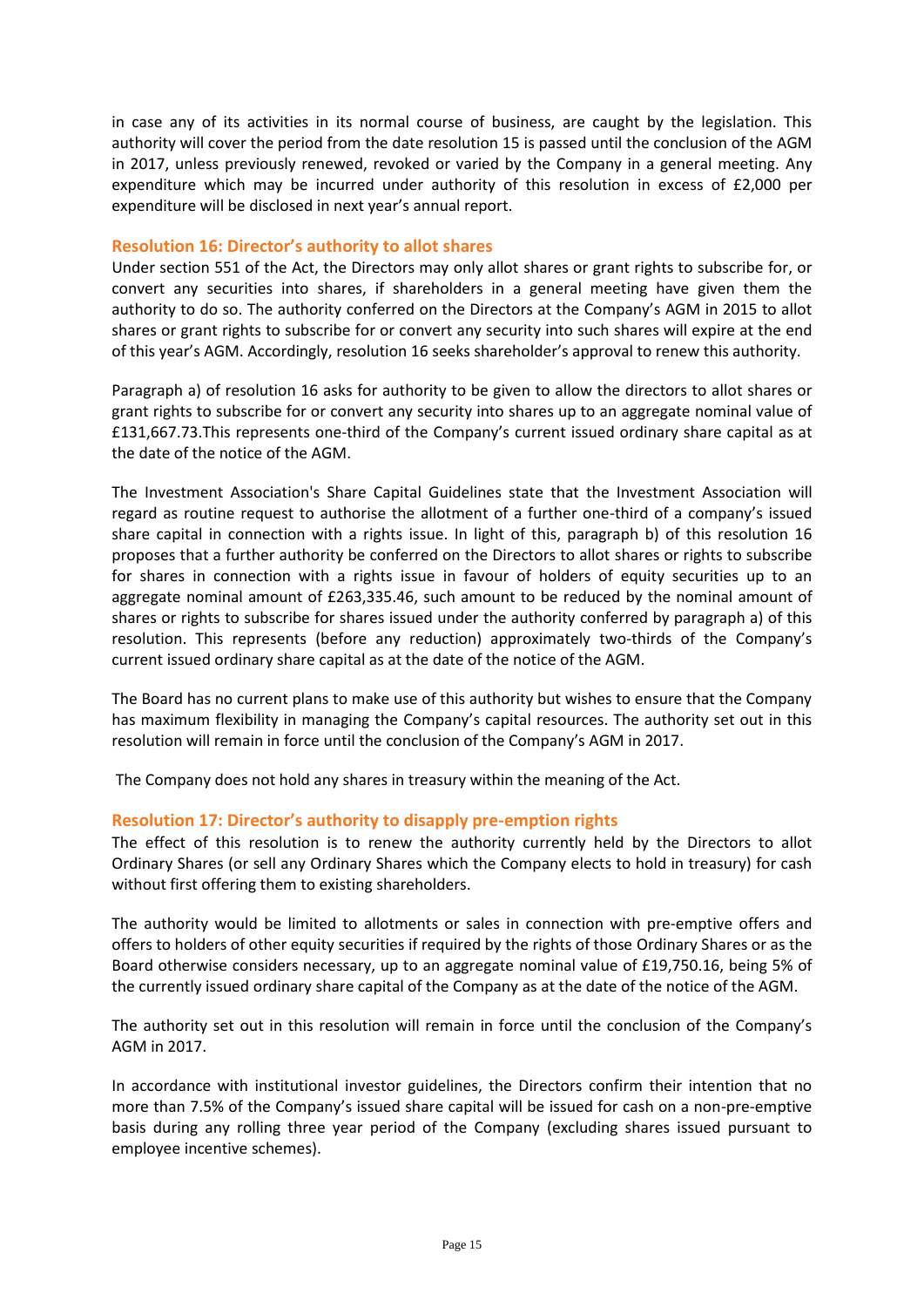# **Resolution 18: Authority to purchase Ordinary Shares**

The Directors are committed to the effective management of the Company's capital resources and in certain circumstances it may be advantageous for the Company to purchase its own Ordinary Shares.

The effect of this resolution is to renew the authority currently held by the Directors to purchase up to 10% of the Company's issued share capital. No Ordinary Shares were bought back under the current authority.

This resolution would enable the Directors to buy back up to 3,950,032 Ordinary Shares and sets the maximum and minimum prices at which these Ordinary Shares may be bought.

Companies are able to hold purchased Ordinary Shares as treasury shares rather than cancelling them. While the Act no longer places a limit on the number of Ordinary Shares which can be held in treasury, the Investment Association considers that the former 10% limit remains appropriate. The Directors will decide at the time of purchase whether to hold Ordinary Shares in treasury or to cancel them immediately. Ordinary Shares held in treasury do not carry voting rights and no dividends will be paid on any such Ordinary Shares. It is also possible for the Company to transfer Ordinary Shares out of treasury pursuant to an employees' share scheme. If any Ordinary Shares are so used, the Company will include them in the limits on the number of new Ordinary Shares which may be issued by such employees' share schemes, as long as this is required under institutional guidance. Currently, the Company has no Ordinary Shares held in treasury within the meaning of the Act.

The Directors have no present intention of exercising the authority to purchase the Ordinary Shares but will keep the matter under review, taking into account the share price of the Company and other investment opportunities. The authority would only be exercised if and when, in the light of market conditions prevailing at the time, they believe that the effect of such purchases would be likely to promote the success of the Company for the benefit of its shareholders as a whole and would result in an increase in the earnings per share. The authority set out in this resolution will remain in force until the conclusion of the Company's AGM in 2017.

# **RECOMMENDATION**

The Directors consider that all the resolutions being proposed at this year's AGM will promote the success of the Company and are in the best interests of shareholders as a whole and the Company. The Directors therefore unanimously recommend that you vote in favour of all the resolutions, as the Directors intend to do in respect of their own beneficial holdings of Ordinary Shares in the Company.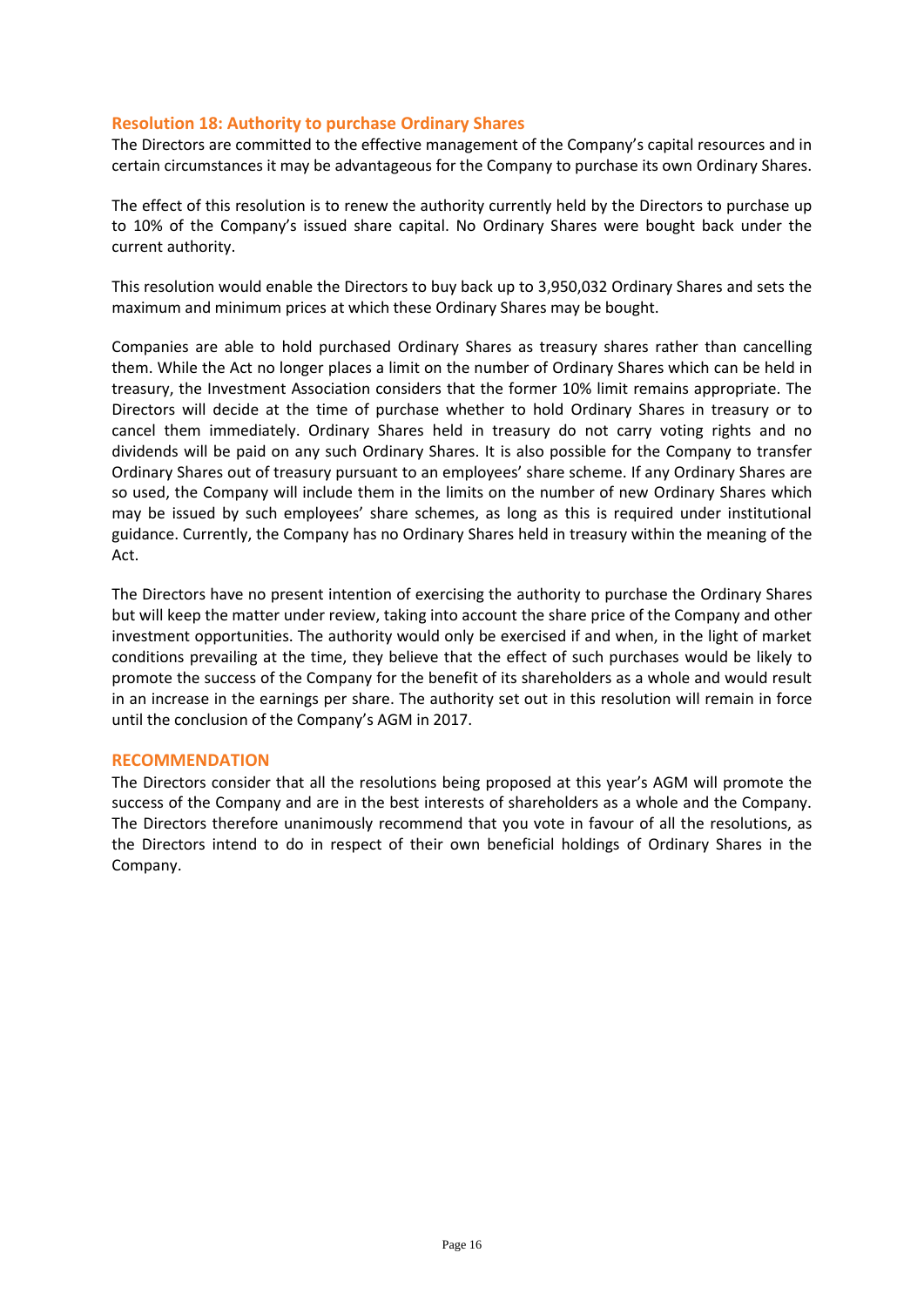# **NOTES TO THE NOTICE OF ANNUAL GENERAL MEETING**

### **1 Entitlement to Attend and Vote**

Shareholders registered in the Register of Members of the Company as at 6:00 pm (London time) on 24 May 2016 (or, in the event of any adjournment, on the date which is two days before the time of the adjourned meeting excluding non-working days) shall be entitled to attend or vote at the AGM in respect of the Ordinary Shares registered in their name at that time. Changes to entries on the Register of Members after 6:00 pm (London time) on 24 May 2016 will be disregarded in determining the rights of any person to attend or vote at the AGM.

### **2 Proxies**

Members are entitled to appoint a proxy (who need not be a member of the Company) to exercise all or any of their rights to attend, speak and vote on their behalf at the AGM.

A member may appoint more than one proxy in relation to the AGM provided that each proxy is appointed to exercise the rights attached to different Ordinary Shares held by that member. Members who wish to appoint more than one proxy in respect of their holding may obtain additional Forms of Proxy by contacting the Company's Registrars, Computershare on +44 (0)370 873 5866 or may photocopy the Form of Proxy provided with this document indicating on each copy the name of the proxy appointed and the number of Ordinary Shares in respect of which that proxy is appointed. All Forms of Proxy should be returned together in the same envelope.

Completion of the Form of Proxy will not prevent a member from subsequently attending and voting at the AGM in person if they so wish. The Form of Proxy, and any power of attorney or other authority under which it is executed (or a duly certified copy of any such power or authority), must be received by post or (during normal business hours only) by hand at the offices of the Company's Registrars, Computershare Investor Services PLC (**Computershare**) at The Pavilions, Bridgwater Road, Bristol BS99 6ZY, United Kingdom no later than 12:00 noon (London time) on 24 May 2016, being 48 hours before the time appointed for the holding of the AGM excluding non-working days.

Members may submit their proxies electronically at [www.investorcentre.co.uk/eproxy](http://www.investorcentre.co.uk/eproxy) using the Control Number, your unique PIN and Shareholder Reference Number (SRN) printed on your Form of Proxy.

#### **3 Information Rights and Nominated Persons**

Persons who have been nominated under section 146 of Act (a **Nominated Person**) to enjoy information rights do not have a right to vote or appoint a proxy at the AGM and the statements of the rights of members in relation to the appointment of proxies in note 2 above does not apply to Nominated Persons. The rights described in that note can only be exercised by members of the Company.

However, a Nominated Person may have the right (under an agreement with the member by whom they were nominated) to be appointed, or to have someone else appointed, as a proxy for the AGM. If a Nominated Person has no such proxy appointment right or does not wish to exercise that right, they may have a right to give voting instructions to the registered shareholder under any such agreement.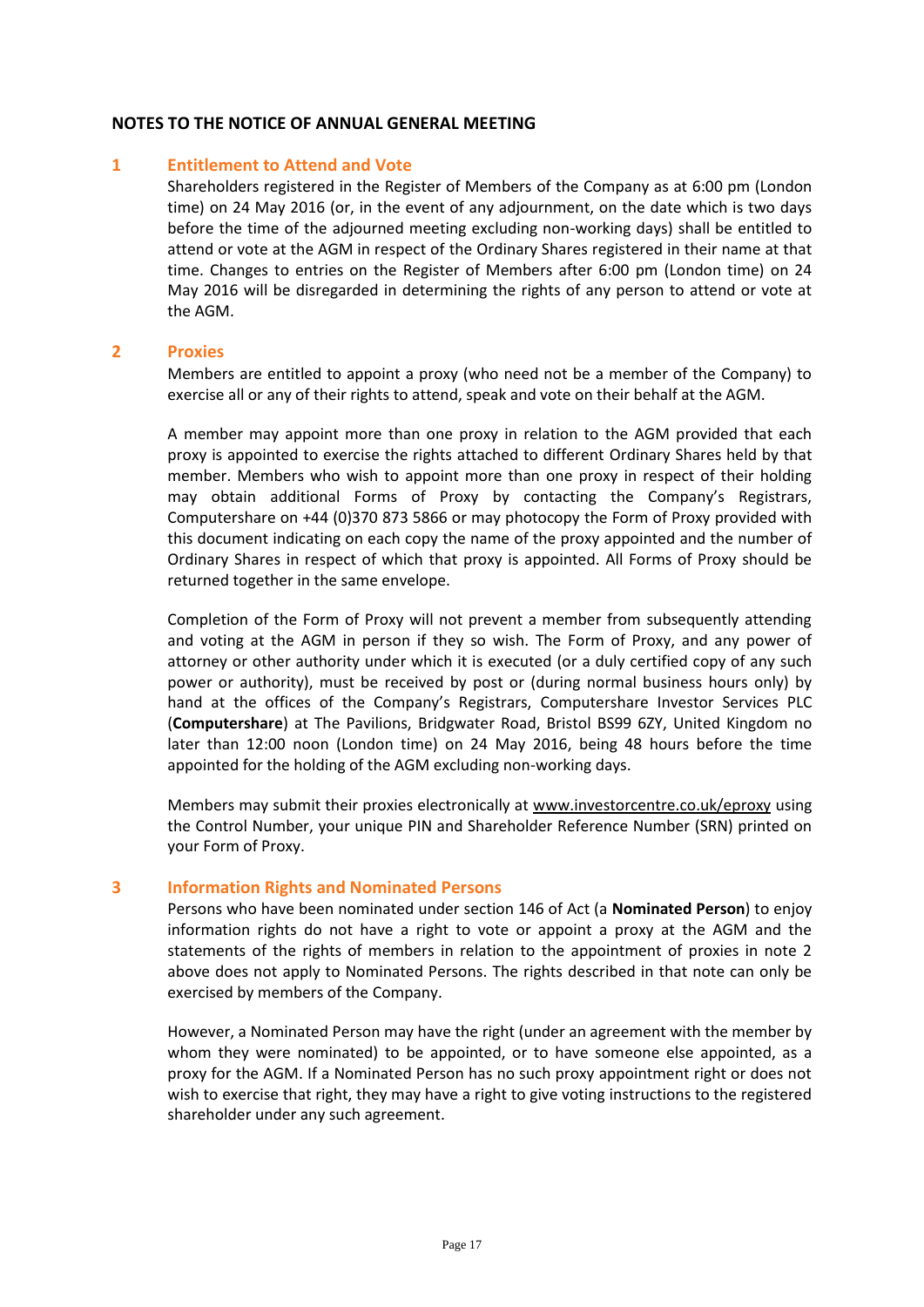### **4 Corporate Representatives**

A corporate shareholder may appoint a person or persons to act as its representative(s) at the AGM. Each such representative may exercise (on behalf of the corporate shareholder) the same powers as the corporate shareholder could exercise if they were an individual shareholder in the Company, provided that they do not do so in relation to the same Ordinary Shares.

# **5 CREST Proxy Instructions**

CREST members who wish to appoint a proxy or proxies through the CREST electronic proxy appointment service may do so for the AGM to be held on 26 May 2016 and any adjournment thereof by following the procedures described in the CREST Manual. CREST Personal Members or other CREST Sponsored Members, and those CREST members who have appointed a voting service provider, should refer to their CREST sponsor or voting service provider who will be able to take the appropriate action on their behalf.

In order for a proxy appointment or instruction made using the CREST service to be valid, the appropriate CREST message (a **CREST Proxy Instruction**) must be properly authenticated in accordance with Euroclear's specifications and must contain the information required for such instruction, as described in the CREST Manual. The message, regardless of whether it relates to the appointment of a proxy or to an amendment to the instruction given to a previously appointed proxy, must, in order to be valid, be transmitted so as to be received by the issuer's agent (ID Number 3RA50) no later than 12:00 noon (London time) on 24 May 2016. No message received through the CREST network after this time will be accepted. For this purpose, the time of receipt will be taken to be the time (as determined by the timestamp applied to the message by the CREST Applications Host) from which the issuer's agent is able to retrieve the message by enquiry to CREST in the manner prescribed by CREST. The CREST Manual is available a[t www.euroclear.com/CREST.](http://www.euroclear.com/CREST)

CREST members and, where applicable, their CREST sponsors or voting service provider should note that Euroclear does not make available special procedures in CREST for any particular messages. Normal system timings and limitations will therefore apply in relation to the input of CREST Proxy Instructions. It is the responsibility of the CREST member concerned to take (or, if the CREST member is a CREST Personal Member or Sponsored Member, or has appointed a voting service provider, to procure that his CREST sponsor or voting service provider takes) such action as shall be necessary to ensure that a message is transmitted by means of the CREST system by any particular time. In this connection, CREST members and, where applicable, their CREST sponsors or voting service provider are referred, in particular, to those sections of the CREST Manual concerning practical limitations of the CREST system and timings.

The Company will treat as invalid a CREST Proxy Instruction in the circumstances set out in Regulation 35(5)(a) of the Uncertificated Securities Regulations 2001.

### **6 Issued Share Capital and Total Voting Rights**

Holders of Ordinary Shares are entitled to attend and vote at general meetings of the Company. Each Ordinary Share entitles the holder to one vote on a poll. As at 24 April 2016, being the last practicable date prior to the publication of this Notice, the Company's issued share capital consisted of 39,500,320 Ordinary Shares. The Company does not hold any Ordinary Shares in treasury within the meaning of the Act. Therefore, the total voting rights in the Company as at 24 April 2016 are 39,500,320.